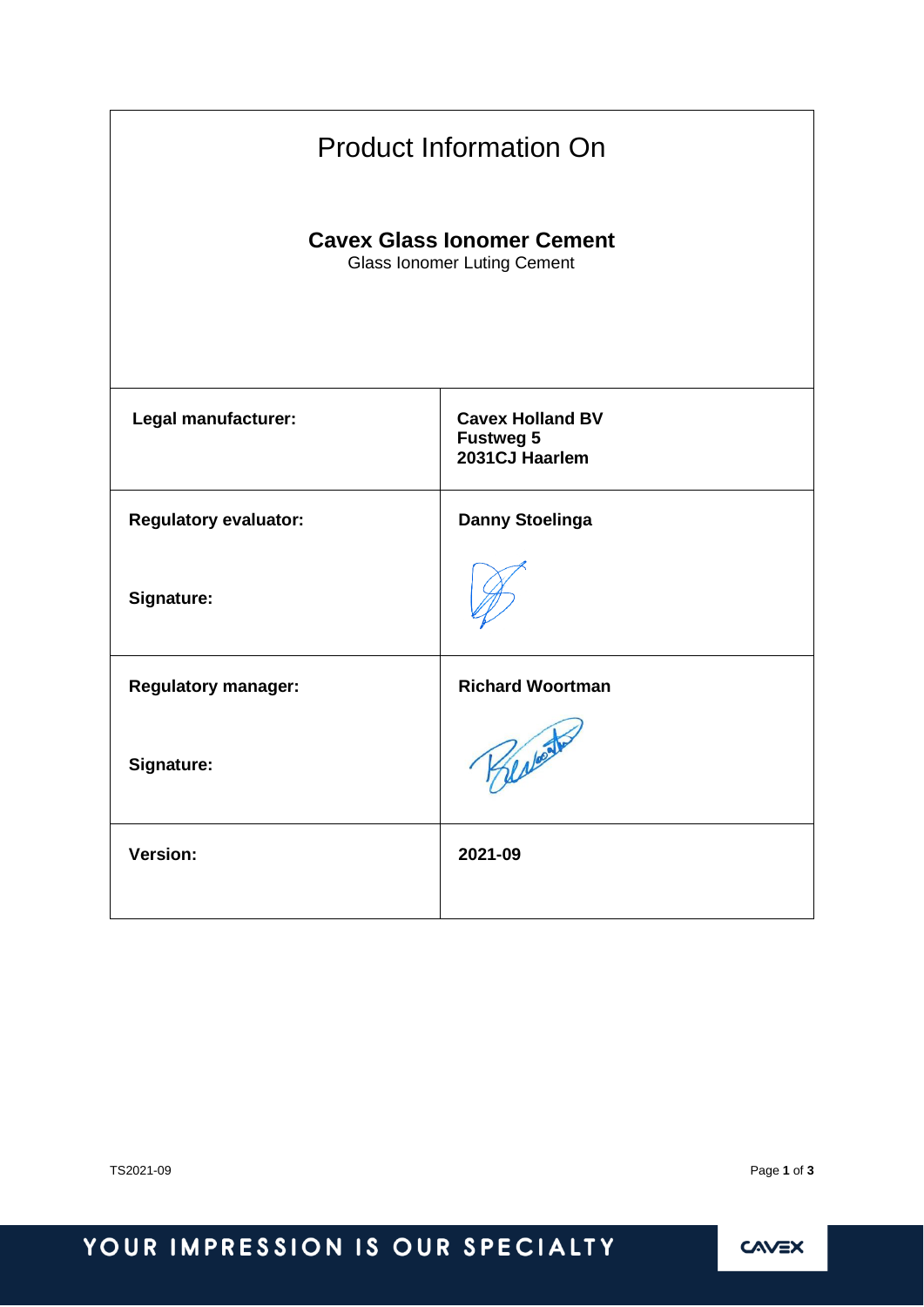#### • **Introduction.**

Cavex Glass Ionomer is indicated as luting cement for the fixing of crowns, bridges and inlays.

Cavex Glass Ionomer Cement is supplied as a powder and as a liquid, both which are carefully compounded to react with one another during the mixing to develop a cement with desirable physical characteristics.

The mixed cement is prepared by gradually incorporating increments of the powder into the liquid and mixing vigorously until a perfect homogeneous mass is obtained.

In general, Cavex Glass Ionomer Cement has the following properties:

- very low film thickness for accurate fit
- high adhesion to dentine and enamel
- high adhesion to fixed restorative materials
- durable and patient-friendly luting
- biocompatible
- pulp-friendly, no over acidification possible

Because of its "similarity" to tooth substance, Cavex Glass Ionomer Cement provides tight adhesion to tooth substance. The adhesion of glass ionomer cements is built up chemically through intermolecular forces to the hard dental tissue. The thin luting film has good adhesive as well as cohesive bonding strength.

Cavex Glass Ionomer Cement is in full compliance with the appropriate international specifications, ISO 9917.

Cavex Glass Ionomer Cement is developed and manufactured by Cavex Holland B.V. of Haarlem, The Netherlands, a Company that is certified according to the provisions of the Council Directive 2017/745 concerning Medical Devices, against ISO 9001 and ISO13485.

Cavex Glass Ionomer Cement bears the CE marking of conformity.

#### • **Composition.**

The basic composition of Cavex Glass Ionomer Cement is as follows:

| Powder                         |            |
|--------------------------------|------------|
| Alkaline fluorosilicate glass: | appr. 72 % |
| Polyacrylic acid:              | appr. 28 % |
| Liquid                         |            |
| Modifier:                      | appr. 15 % |
| Water:                         | appr. 85 % |

TS2021-09 Page **2** of **3**

### YOUR IMPRESSION IS OUR SPECIALTY